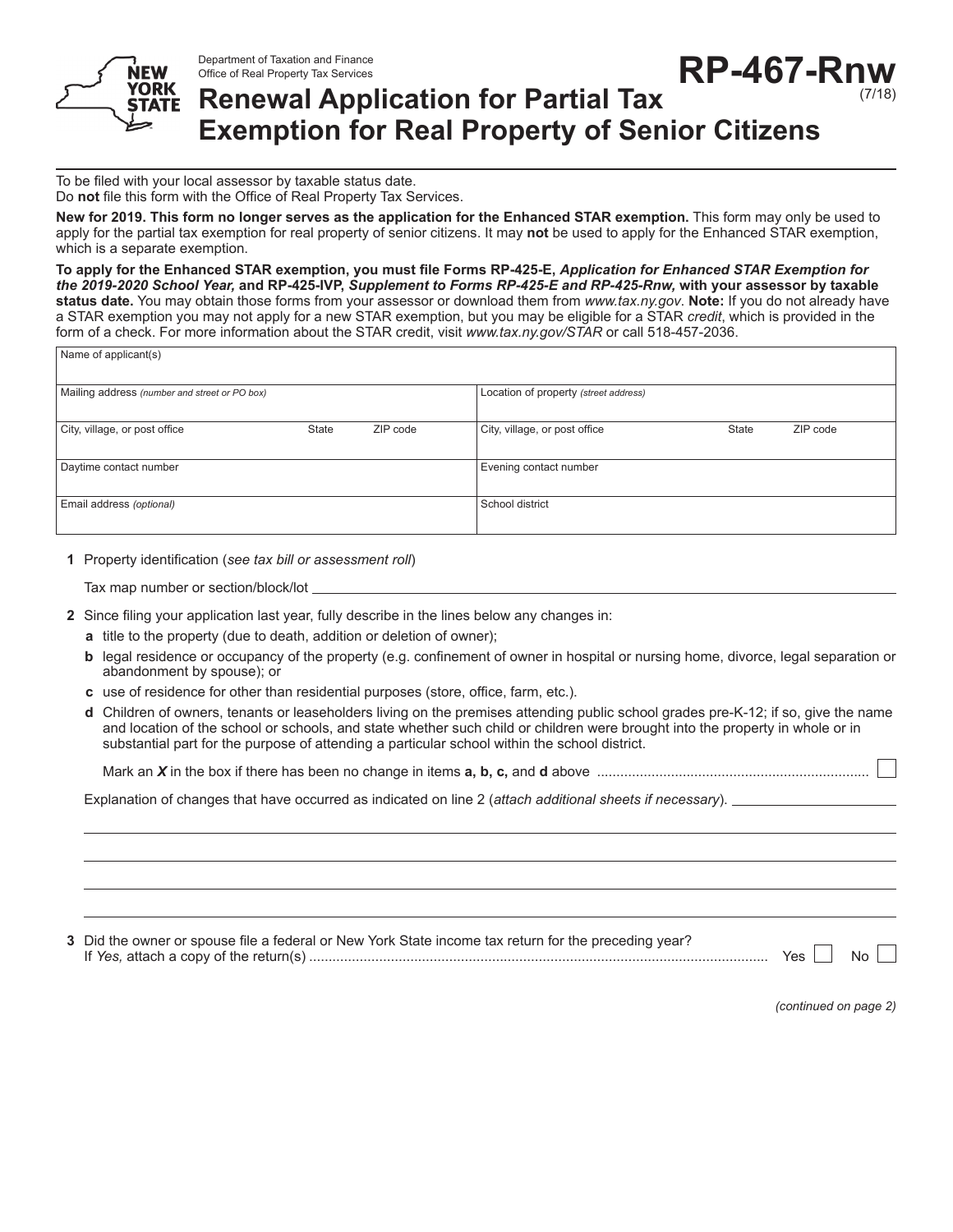## **Page 2** of 3 **RP-467-Rnw** (7/18)

**4** Provide the income of each owner and spouse of each owner for the calendar year immediately preceding the date of application, except for an owner who is absent from the residence due to divorce, legal separation, or abandonment. Attach additional sheets if necessary. See Form RP-467-I, *Instructions for Form RP-467,* for income to be included.

Income does **not** include:

• gifts,

**4a**

- inheritances,
- a return of capital,
- proceeds of a reverse mortgage (although interest or dividends realized from the investment of such proceeds are income),
- reparation payments to victims of Nazi persecution, or monies earned through employment in the Federal Foster Grandparent Program.

| Name of owner(s)                | Source of income | <b>Amount of income</b> |
|---------------------------------|------------------|-------------------------|
|                                 |                  |                         |
|                                 |                  |                         |
|                                 |                  |                         |
| <b>Total</b> income of owner(s) |                  | 4a                      |

| Name of spouse(s) if not owner of property                                                                                                                                                               | Source of income of spouse(s) |    | Amount of income of<br>spouse(s) |
|----------------------------------------------------------------------------------------------------------------------------------------------------------------------------------------------------------|-------------------------------|----|----------------------------------|
|                                                                                                                                                                                                          |                               |    |                                  |
|                                                                                                                                                                                                          |                               |    |                                  |
|                                                                                                                                                                                                          |                               |    |                                  |
|                                                                                                                                                                                                          |                               | 4b |                                  |
|                                                                                                                                                                                                          |                               | 4c |                                  |
| 4d Of the income on line 4c, how much, if any, was used to pay for an owner's care in a<br>residential health care facility? Attach proof of amount paid; enter $\boldsymbol{0}$ if not applicable<br>4d |                               |    |                                  |
|                                                                                                                                                                                                          |                               | 4e |                                  |

- **5** If a deduction for unreimbursed medical and prescription drug expenses is authorized by any of the municipalities in which property is located (contact assessor for information), complete the following:
	- **5a** Unreimbursed medical and prescription drug costs *(be sure to deduct any amounts reimbursed by insurance)* ......................................................................................................... **5a**
	- **5b Subtotal** income of owner(s) and spouse(s) *(line 4e minus line 5a)* ................................... **5b**

| 6 If a deduction for veteran's disability compensation is authorized by any of the municipalities<br>in which the property is located, complete the following: |  |
|----------------------------------------------------------------------------------------------------------------------------------------------------------------|--|
| Veteran's disability compensation received. Attach proof: enter 0 if not applicable                                                                            |  |
| <b>7 Total</b> income of owner(s) and spouse(s) (line 5b subtotal minus line 6)                                                                                |  |

## **8 Certification**

I (we) certify that all statements made on this application are true and correct to the best of my (our) belief. I (we) understand that any willful false statement of material fact will be grounds for disqualification from further exemption for a period of five years, and a fine of not more than \$100.

| <b>Signature</b><br>(If more than one owner, all must sign) | <b>Marital status</b> | <b>Phone number</b> | <b>Date</b> |
|-------------------------------------------------------------|-----------------------|---------------------|-------------|
|                                                             |                       |                     |             |
|                                                             |                       |                     |             |